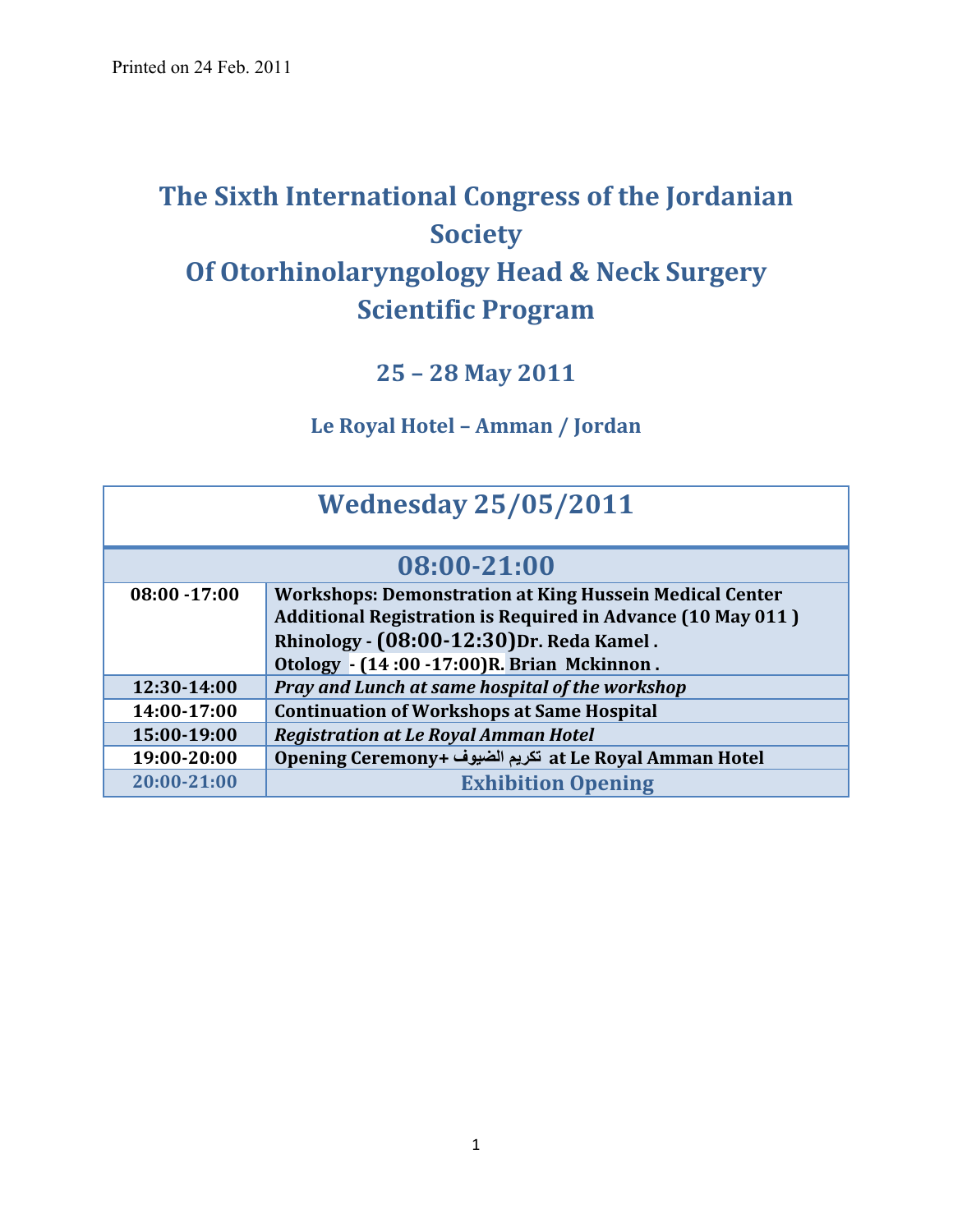| 26/05/2011 (Rhinology)<br><b>Thursday</b> |                         |                                                                                                     |                |  |
|-------------------------------------------|-------------------------|-----------------------------------------------------------------------------------------------------|----------------|--|
|                                           |                         | Session 1 (08:00-10:30)                                                                             |                |  |
|                                           |                         | Chairpersons: 1-Samy Elwany 2- Hussein Abdulrahman 3-Tarek Mahafzah<br><b>4- Deef Allah Alragad</b> |                |  |
| <b>Time</b>                               | <b>Presenter</b>        | <b>Topic</b>                                                                                        | <b>Country</b> |  |
| 08:00-08:30                               | <b>Werner G.Hoseman</b> | 1) Pathophysiology of<br><b>Chronic Sinusitis and Nasal</b><br><b>Polyposis</b>                     | Germany        |  |
| 08:30-09:00                               | <b>Carlos Ramírez</b>   | 2) Basics in Endoscopic<br><b>Sinus Surgery</b>                                                     | <b>Spain</b>   |  |
| 09:00-09:30                               | <b>Werner G.Hoseman</b> | 3) Treatment of Acute and<br><b>Chronic Rhinosinusitis</b>                                          | Germany        |  |
| 09:30-10:00                               | <b>Reda Kamel</b>       | <b>4) The Role of Nasal</b><br><b>Endoscopy in Sinonasal</b><br><b>Emergencies</b>                  | Egypt          |  |
| 10:00-10:30                               | Ulrike Bockmühl         | 5) Management of<br><b>Complications in Sinus</b><br>Surgery.                                       | Germany        |  |

**10:30-10:50 Coffee Break** 

| Session 2 (10:50-12:50)          |                                                                                                   |                                                                              |                |  |
|----------------------------------|---------------------------------------------------------------------------------------------------|------------------------------------------------------------------------------|----------------|--|
|                                  | <b>Chairpersons:</b><br>1- Werner Hoseman 2-Ammar Allawati 3-Nawaf Aljawamees<br>4- Feras Alzoubi |                                                                              |                |  |
| <b>Time</b>                      | <b>Presenter</b>                                                                                  | <b>Topic</b>                                                                 | <b>Country</b> |  |
| $10:50-11:10$                    | <b>Hosam Foda</b>                                                                                 | 6) Functional Aspects in<br><b>Rhinoplasty</b>                               | Egypt          |  |
| 11:10-11:30                      | <b>Carlos Ramírez</b>                                                                             | 7) Basics in Rhinoplasty                                                     | <b>Spain</b>   |  |
| 11:30-11:50                      | <b>Hosam Foda</b>                                                                                 | 8) Septoplasty for the<br><b>Crooked Nose</b>                                | Egypt          |  |
| 11:50-12:20                      | Ulrike Bockmühl                                                                                   | 9) Plastic Reconstructive<br>Surgery within the Head and<br><b>Neck Area</b> | Germany        |  |
| 12:20-12:40                      | <b>Hosam Foda</b>                                                                                 | 10) Adjusting Tip projection<br>and Rotation                                 | Egypt          |  |
| 12:40-12:50<br><b>Discussion</b> |                                                                                                   |                                                                              |                |  |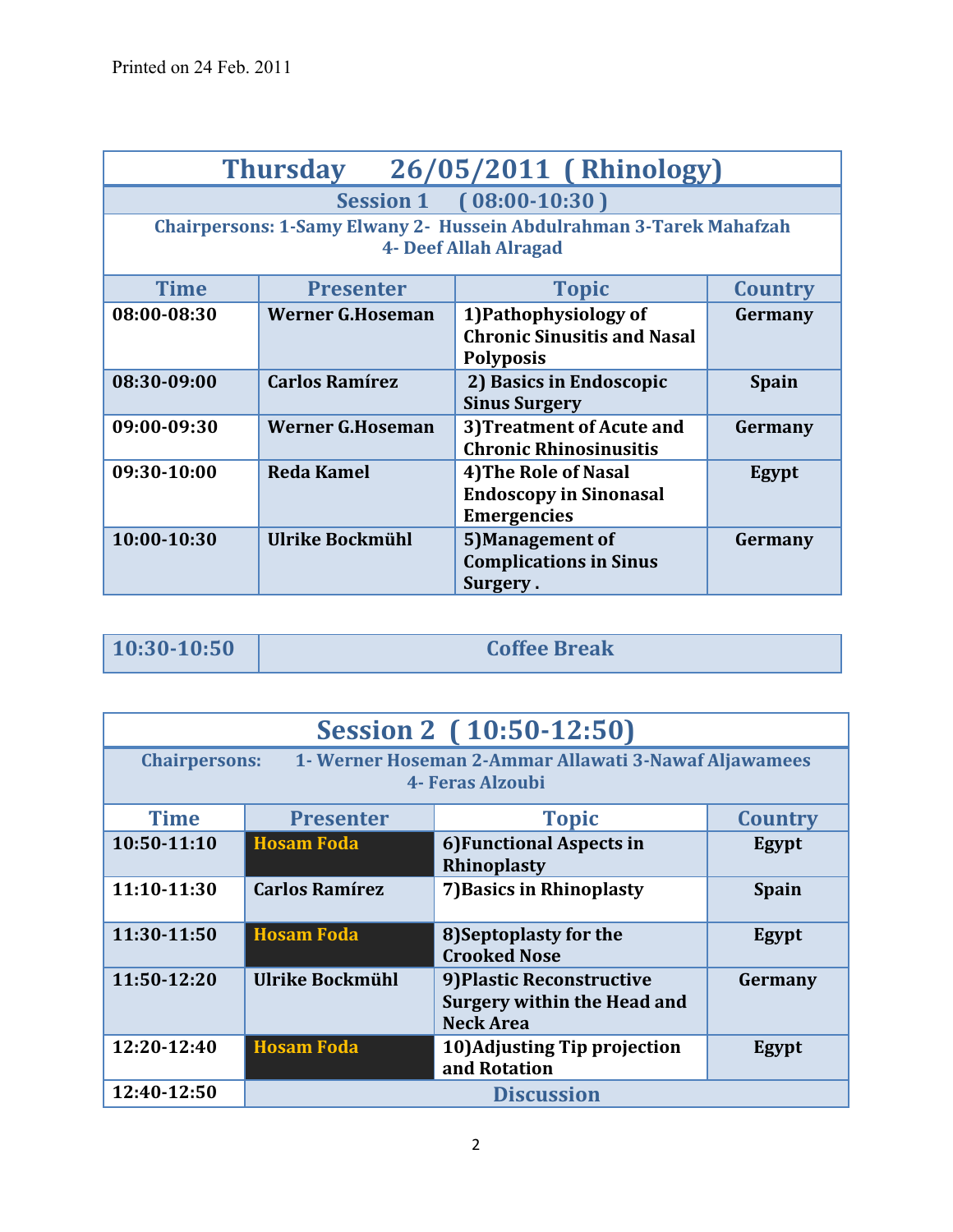# **12:50-14:00 Pray and Lunch Break**

| <b>Session 3 (14:00-16:30)</b>                                                                          |                         |                                                                                                                     |         |
|---------------------------------------------------------------------------------------------------------|-------------------------|---------------------------------------------------------------------------------------------------------------------|---------|
| 1 - Carlos Ramirez 2-Ali ALansari 3 - Mahmoud Alasaad<br><b>Chairpersons:</b><br>4- Ibraheem Alnawaiseh |                         |                                                                                                                     |         |
| <b>Time</b>                                                                                             | <b>Presenter</b>        | <b>Topic</b>                                                                                                        | Country |
| 14:00-14:30                                                                                             | <b>Hosam Foda</b>       | 11) Rhinoplasty in Thick<br><b>Nasal Skin</b>                                                                       | Egypt   |
| 14:30-14:50                                                                                             | <b>Werner G.Hoseman</b> | 12) Endonasal Endoscopic<br><b>Surgery on the Frontal</b><br><b>Sinus</b>                                           | Germany |
| 14:50-15:10                                                                                             | Ulrike Bockmühl         | 13) Frontal Sinus Surgery                                                                                           | Germany |
| 15:10-15:30                                                                                             | <b>Reda Kamel</b>       | 14) Transnasal Endoscopic<br><b>Surgery of the Frontal</b><br><b>Sinus; Simple, Extended</b><br>and Median Drainage | Egypt   |
| 15:30-16:00                                                                                             | Ulrike Bockmühl         | 15) Endonasal Tumor<br><b>Surgery at the Anterior</b><br><b>Skull Base</b>                                          | Germany |
| 16:00-16:30                                                                                             | <b>Werner G.Hoseman</b> | 16) Wound healing and<br><b>Postoperative Care in</b><br><b>Endoscopic Sinus Surgery</b>                            | Germany |

# **16:30 – 16:50 Coffee Break**

| $(16:50-18:50)$<br><b>Session 4</b> |                                                                                                               |                                                                                            |                |  |
|-------------------------------------|---------------------------------------------------------------------------------------------------------------|--------------------------------------------------------------------------------------------|----------------|--|
|                                     | 1- Ahmad Sameh Fareed 2-Ulrike Bockmühl 3- Maher Alqudah<br><b>Chairpersons:</b><br><b>4- Saad Albataineh</b> |                                                                                            |                |  |
| <b>Time</b>                         | <b>Presenter</b>                                                                                              | <b>Topic</b>                                                                               | <b>Country</b> |  |
| 16:50-17:10                         | <b>Samy Elwany</b>                                                                                            | 17) Mucoceles of the Paranasal<br><b>Sinuses: The Usual and Unusual</b>                    | Egypt          |  |
| 17:10-17:30                         | <b>Reda Kamel</b>                                                                                             | 18) Transnasal Endoscopic Repair<br>of CSF Leak and<br>Meningoencephaloceles               | Egypt          |  |
| 17:30-18:00                         | <b>Carlos Ramírez</b>                                                                                         | 19) Dacryocystorhinostomy, from<br><b>Endonasal Approach to</b><br><b>Transcanalicular</b> | <b>Spain</b>   |  |
| 18:00-18:20                         | <b>Samy Elwany</b>                                                                                            | 20) Neonatal Choanal Atresia: An<br><b>Update</b>                                          | Egypt          |  |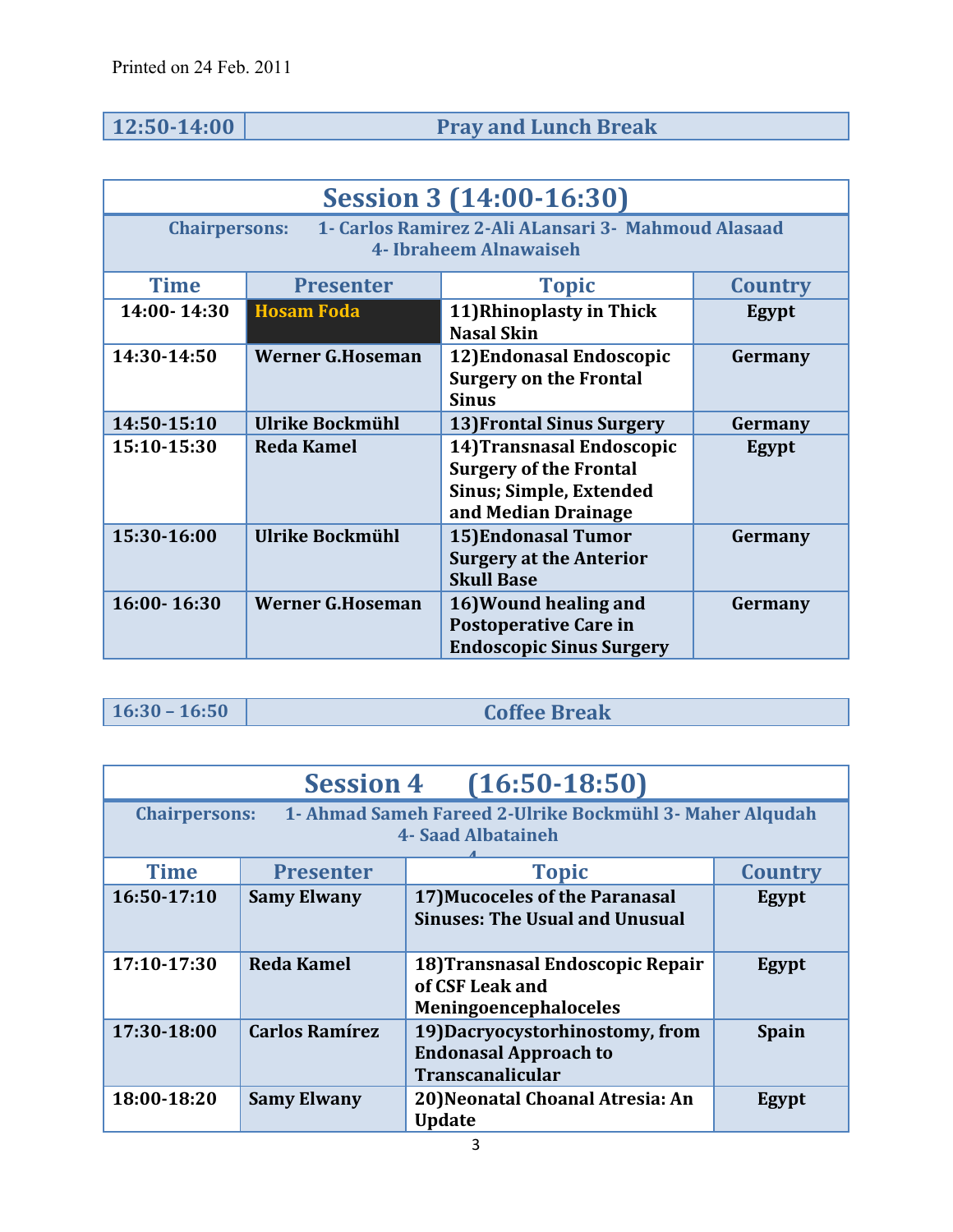| 18:20-18:50 | <b>Carlos Ramírez</b> | 21) New Techniques in the Study<br>of Voice: Glottex Software. | <b>Spain</b> |
|-------------|-----------------------|----------------------------------------------------------------|--------------|
|-------------|-----------------------|----------------------------------------------------------------|--------------|

| <b>Free Papers</b> |                         |                                                                                                                                                           |                |  |
|--------------------|-------------------------|-----------------------------------------------------------------------------------------------------------------------------------------------------------|----------------|--|
|                    |                         | 18:50-19:40                                                                                                                                               |                |  |
|                    |                         | <b>Chairpersons: 1- Mohannad ALqudah 2- Ziad Hiasat 3- Adnan Husban</b>                                                                                   |                |  |
| <b>Time</b>        | <b>Presenter</b>        | <b>Topic</b>                                                                                                                                              | <b>Country</b> |  |
| $18:50 - 19:00$    | <b>Feras AL -momani</b> | 22) Collumellar Reconstruction Due<br><b>To Pressure Necrosis After Choanal</b><br>Atresia Repair.                                                        | Jordan         |  |
| $19:00 - 19:10$    | Ali AL - Momen          | 23) Computer-assisted surgery<br>(CAS) in difficult sinonasal and skull<br>base surgery                                                                   | Jordan         |  |
| 19:10-19:20        | <b>Hazem Alkhaldi</b>   | 24) Impact of various end tidal CO2<br>values on hypotensive agents<br>consumption during<br>septorhinoplasty and functional<br>endoscopic sinus surgery. | Jordan         |  |
| 19:20-19:30        | <b>Saied AL-habash</b>  | 24) Endoscopic Skull Base Surgery<br>in Syria.                                                                                                            | <b>Syria</b>   |  |
| 19:30-19:40        | <b>Fuaad ALgotob</b>    | <b>LAUP</b>                                                                                                                                               | Jordan         |  |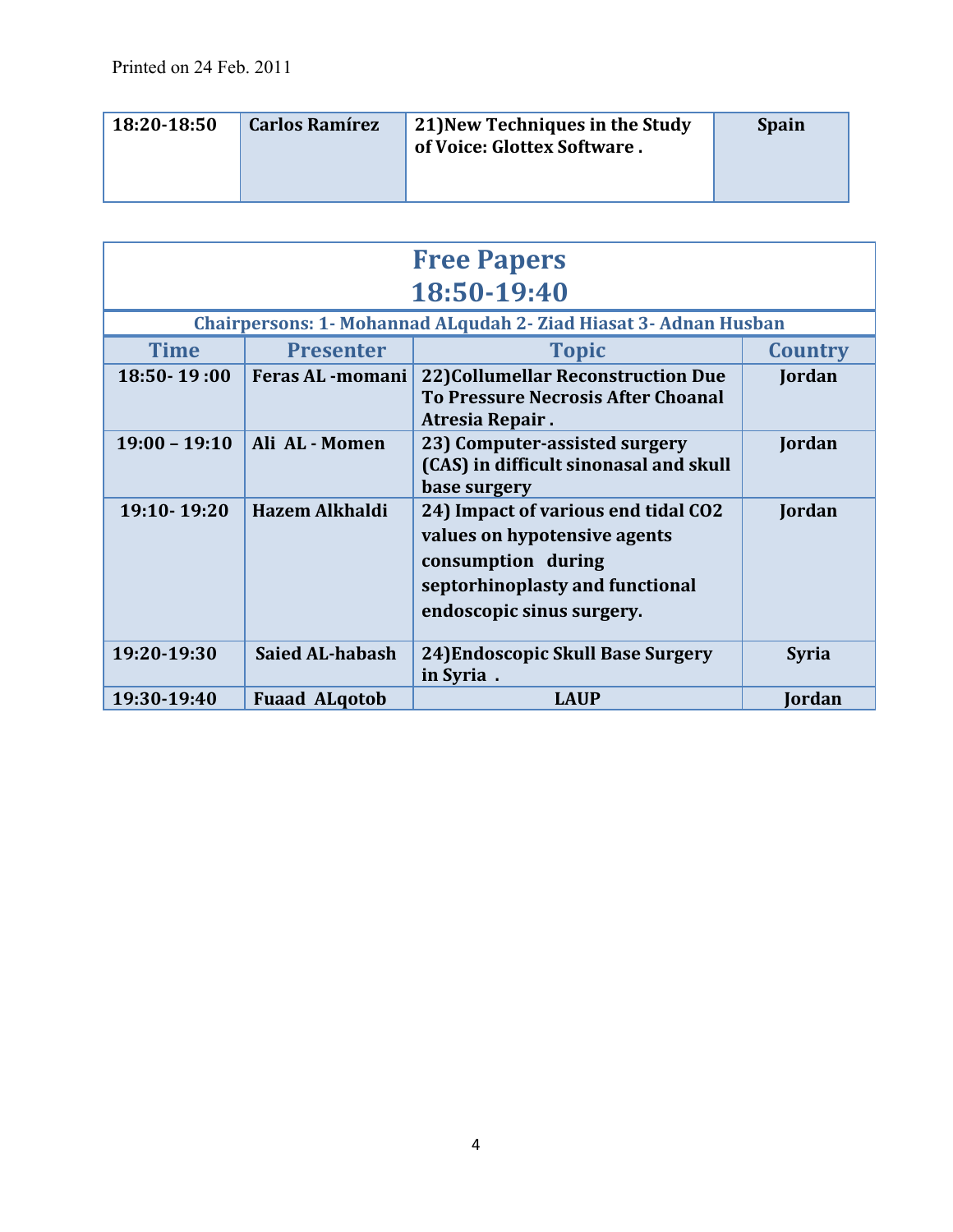| <b>Friday 27/05/2011</b>                                                                     |                                                                                                              |                                                                        |                |  |  |
|----------------------------------------------------------------------------------------------|--------------------------------------------------------------------------------------------------------------|------------------------------------------------------------------------|----------------|--|--|
|                                                                                              |                                                                                                              | (Head and Neck)                                                        |                |  |  |
|                                                                                              |                                                                                                              | Session 1 (08:00-10:20)                                                |                |  |  |
| <b>Chairpersons: 1-Dana Thompson 2-Mousa Aljamal 3-Monther Allabadi</b><br>4- Akram Alhajjar |                                                                                                              |                                                                        |                |  |  |
| <b>Time</b>                                                                                  | <b>Presenter</b>                                                                                             | <b>Topic</b>                                                           | <b>Country</b> |  |  |
| $08:00 - 08:30$                                                                              | 26) Robotic Surgery for head and<br><b>Kerry Olsen</b><br><b>USA</b><br>neck Cancer - Quality of Life.       |                                                                        |                |  |  |
| $08:30 - 09:00$                                                                              | 27) Management of Advanced and<br><b>USA</b><br><b>Alain Sabry</b><br><b>Recurrent Head and Neck Cancer.</b> |                                                                        |                |  |  |
| 09:00 -09:30                                                                                 | <b>Mario</b><br>28) Salvage Surgery in Head and<br><b>Spain</b><br><b>Neck Cancer</b><br><b>Fernandez</b>    |                                                                        |                |  |  |
| $09:30 - 10:00$                                                                              | 29) Oropharyngeal cancer - and<br><b>USA</b><br><b>Kerry Olsen</b><br>human Papilloma virus.                 |                                                                        |                |  |  |
| $10:00 - 10:20$                                                                              | Redwan<br><b>Kalash</b>                                                                                      | <b>30) Principles of Micro-</b><br><b>Phonosurgery (My Experience)</b> | <b>Syria</b>   |  |  |

| .0:20 |  | - 10:30 |
|-------|--|---------|
|       |  |         |

**10:20 – 10:30 Coffee Break**

| Session 2 (10:30-12:50) |                                  |                                                                                                             |                |
|-------------------------|----------------------------------|-------------------------------------------------------------------------------------------------------------|----------------|
|                         |                                  | Chairpersons: 1- Saoud Alsaif 2-Alain Sabri 3-Fuaad Qutob 4-Shawkat altamimi                                |                |
| <b>Time</b>             | <b>Presenter</b>                 | <b>Topic</b>                                                                                                | <b>Country</b> |
| 10:30-11:00             | <b>Ameen Haddad</b>              | <b>31) Upper Respiratory Tract</b><br><b>Infections and Updated</b><br><b>Guidelines</b>                    | Lebanon        |
| $11:00 - 11:30$         | Dana<br><b>Thompson</b>          | 32) Laryngomalacia: factors that<br><b>Influence Disease Severity and</b><br><b>Outcomes of Management.</b> | <b>USA</b>     |
| $11:30 - 12:00$         | <b>Mario</b><br><b>Fernandez</b> | 33) Microvascular Free Flap<br><b>Reconstruction in Head and Neck</b><br><b>Surgery</b>                     | <b>Spain</b>   |
| 12:00-12:30             | Dana<br><b>Thompson</b>          | <b>34) Airway Manifestations of</b><br><b>Eosphagitis-The Importance of</b><br><b>Accurate Diagnosis.</b>   | <b>USA</b>     |
| 12:30 - 12:50           | Anja kurz                        | 35) Clinical Benefits of Real Ear<br><b>Measurements/Educational</b><br><b>Presentation</b>                 | <b>Austria</b> |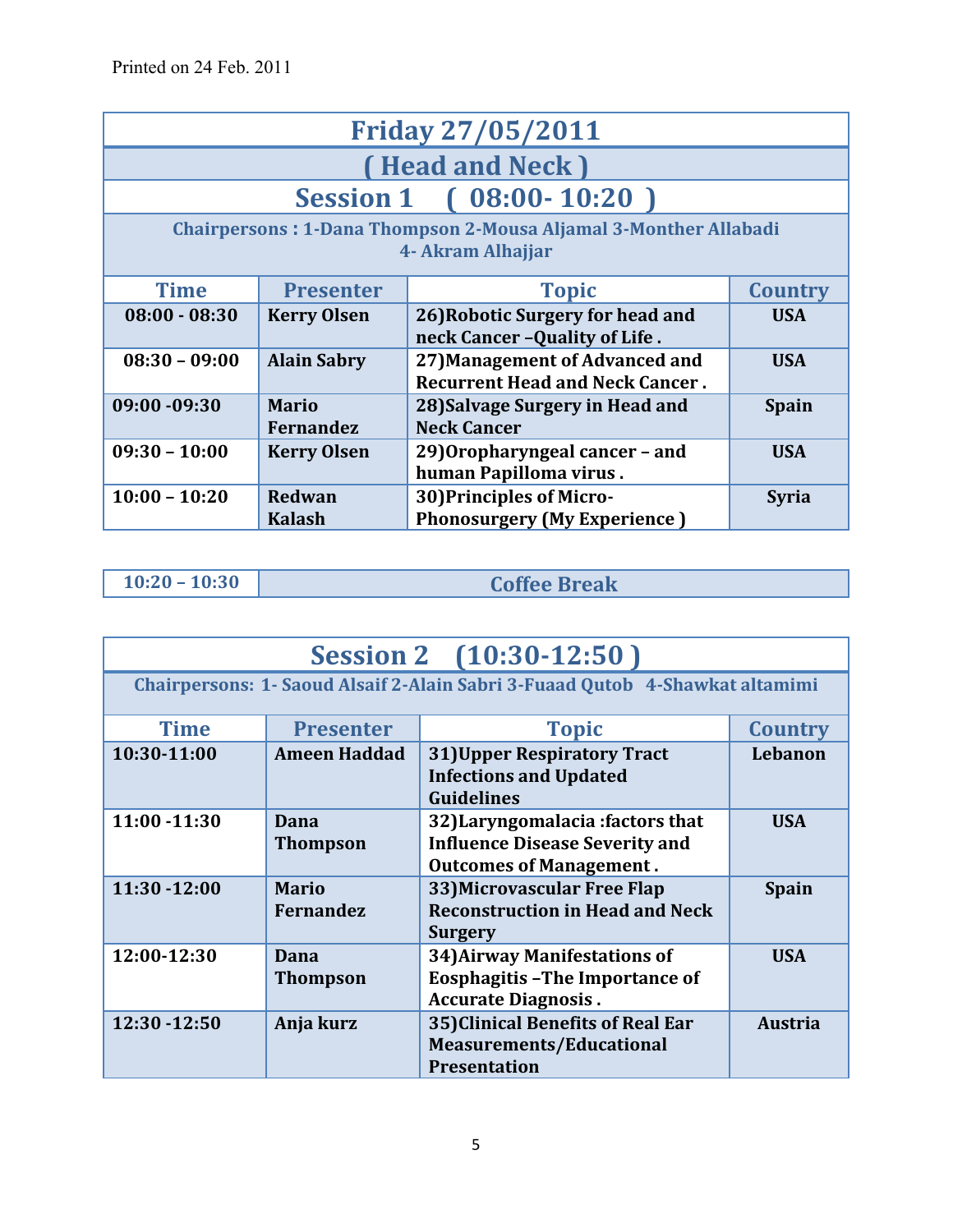**12:50-15:00 Pray and Lunch Break**

| $(15:00-17:10)$<br><b>Session 3</b> |                                                                                               |                                                                                                                |                |  |
|-------------------------------------|-----------------------------------------------------------------------------------------------|----------------------------------------------------------------------------------------------------------------|----------------|--|
|                                     | <b>Chairpersons: 1-Kerry Olsen 2- Kasem Khader 3- Mowaffaq Alqhaiwi</b><br>4-Mostafa Alabbadi |                                                                                                                |                |  |
| <b>Time</b>                         | <b>Presenter</b>                                                                              | <b>Topic</b>                                                                                                   | <b>Country</b> |  |
| 15:00-15:20                         | <b>Samy Elwany</b>                                                                            | 36) Tonsillectomy as<br><b>ATreatment of OSA</b>                                                               | Egypt          |  |
| $15:20 - 15:50$                     | <b>Mohammed Nasser Kotby</b>                                                                  | 37)Gastroesophageal<br><b>Reflux: A Critical Analysis</b><br>of the Literature.<br><b>Instructional Course</b> | Egypt          |  |
| $15:50 - 16:10$                     | <b>Redwan Kalash</b>                                                                          | 38) Advance Assessment of<br><b>Vocal Cord Paralysis</b>                                                       | <b>Syria</b>   |  |
| 16:10-16:40                         | <b>Mario Fernandez</b>                                                                        | 39) Management of<br><b>Thyroid Cancer</b>                                                                     | <b>Spain</b>   |  |
| 16:40-17:10                         | <b>Mohammed Nasser Kotby</b>                                                                  | 40) Spasmodic Dysphonia.                                                                                       | Egypt          |  |

**17:10- 17:30 Coffee Break**

| Session 4 17:30-18:40 |                                                                                                 |                                                                                                   |                |  |  |
|-----------------------|-------------------------------------------------------------------------------------------------|---------------------------------------------------------------------------------------------------|----------------|--|--|
|                       | <b>Chairpersons: 1- Mario Fernanez 2- Mohammad Masaedeh 3-Sameer Zreikat</b><br>4-Wasfi Aledwan |                                                                                                   |                |  |  |
| <b>Time</b>           | <b>Presenter</b>                                                                                | <b>Topic</b>                                                                                      | <b>Country</b> |  |  |
| $17:30 - 18:10$       | <b>Mohammed Nasser Kotby</b>                                                                    | 42) Interpretation of the<br>Laryngogram,<br><b>Instructional Course</b>                          | Egypt          |  |  |
| $18:10 - 18:40$       | <b>Peter Yet</b>                                                                                | 41) Dynamic<br>Posturagraphy in<br>diagnosis and<br>management of balance<br>disorders - workshop | <b>USA</b>     |  |  |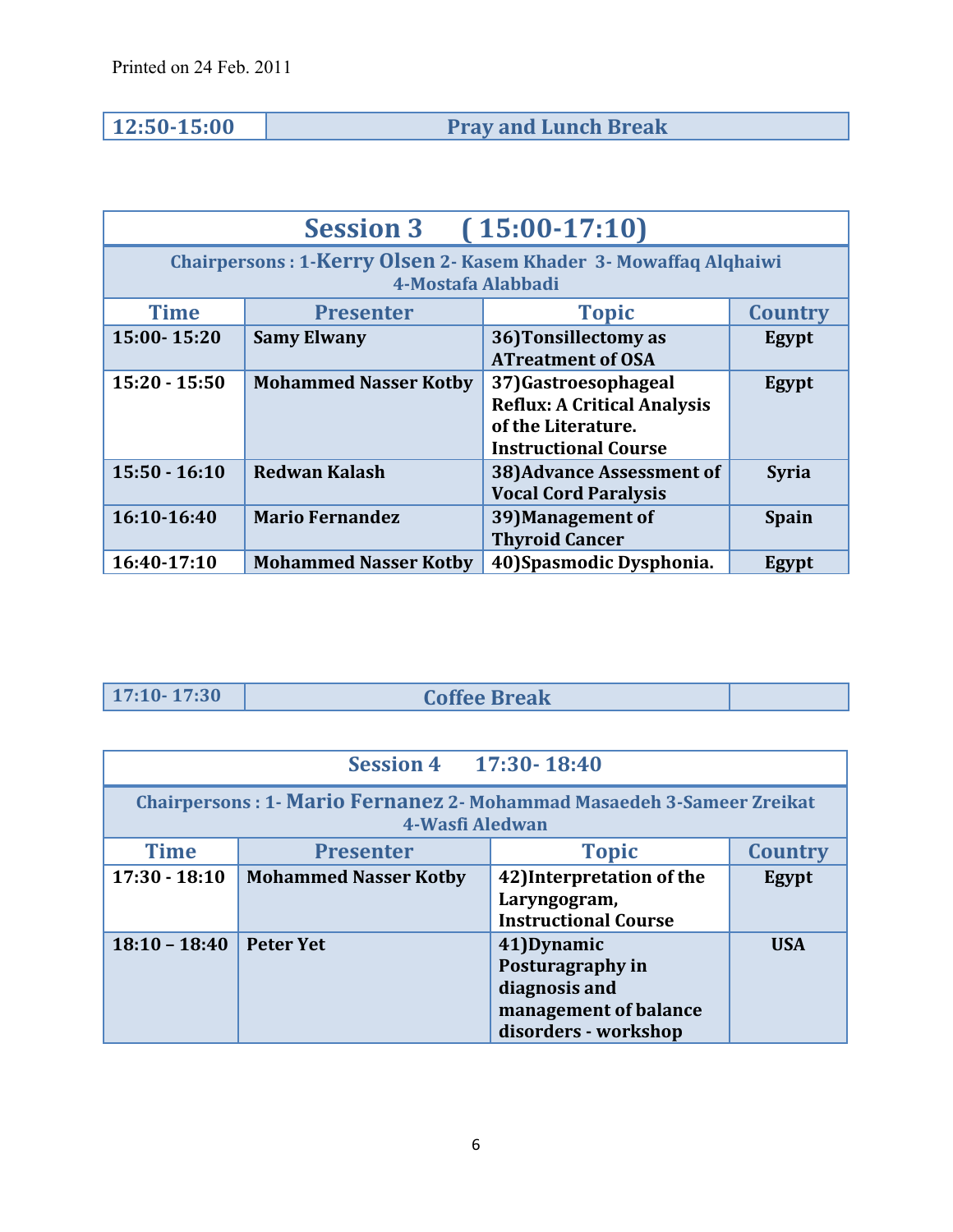| <b>Free Papers</b><br>18:40 - 19:30 |                                                    |                                                                                                                     |        |  |
|-------------------------------------|----------------------------------------------------|---------------------------------------------------------------------------------------------------------------------|--------|--|
|                                     |                                                    | Chairpersons: Hasan Najjar 2- Raef Fares 3- Mostafa Altayeh                                                         |        |  |
| <b>Time</b>                         | <b>Presenter</b><br><b>Topic</b><br><b>Country</b> |                                                                                                                     |        |  |
| 18:40-18:50                         | <b>Abed Rabou Qubilat</b>                          | 43) New surgical technique<br>in management of<br>pleomorphic adenoma of<br>parotid gland                           | Jordan |  |
| $18:50 - 19:00$                     | Shawkat Al-Tamimi                                  | 44) CO2 Laser for Early<br><b>Glottic Cancer: Our</b><br><b>Experience at King Hussein</b><br><b>Medical Center</b> | Jordan |  |
| 19:00-19:10                         | Wasfi M.Salayta                                    | 45) The Role Of Fine Needle<br><b>Aspirations In The</b><br><b>Assessment Of The Adult</b><br><b>Neck Masses</b>    | Jordan |  |
| 19:10-19:20                         | <b>Nemer Al-Khtoum</b>                             | 46) Clinical Characteristics of<br>Pleomorphic Adenoma of<br><b>Salivary Glands among</b><br>Jordanian patients.    | Jordan |  |
| 19:20-19:30                         | <b>Mofleh Sarhan</b>                               | 47) Preanesthetic Medication<br><b>Using Oral Midazolam In</b><br>Children-GA                                       | Jordan |  |

| $ 20:00 - 23:00 $ | <b>Gala Dinner + Honoring lecturers</b> |
|-------------------|-----------------------------------------|
|                   |                                         |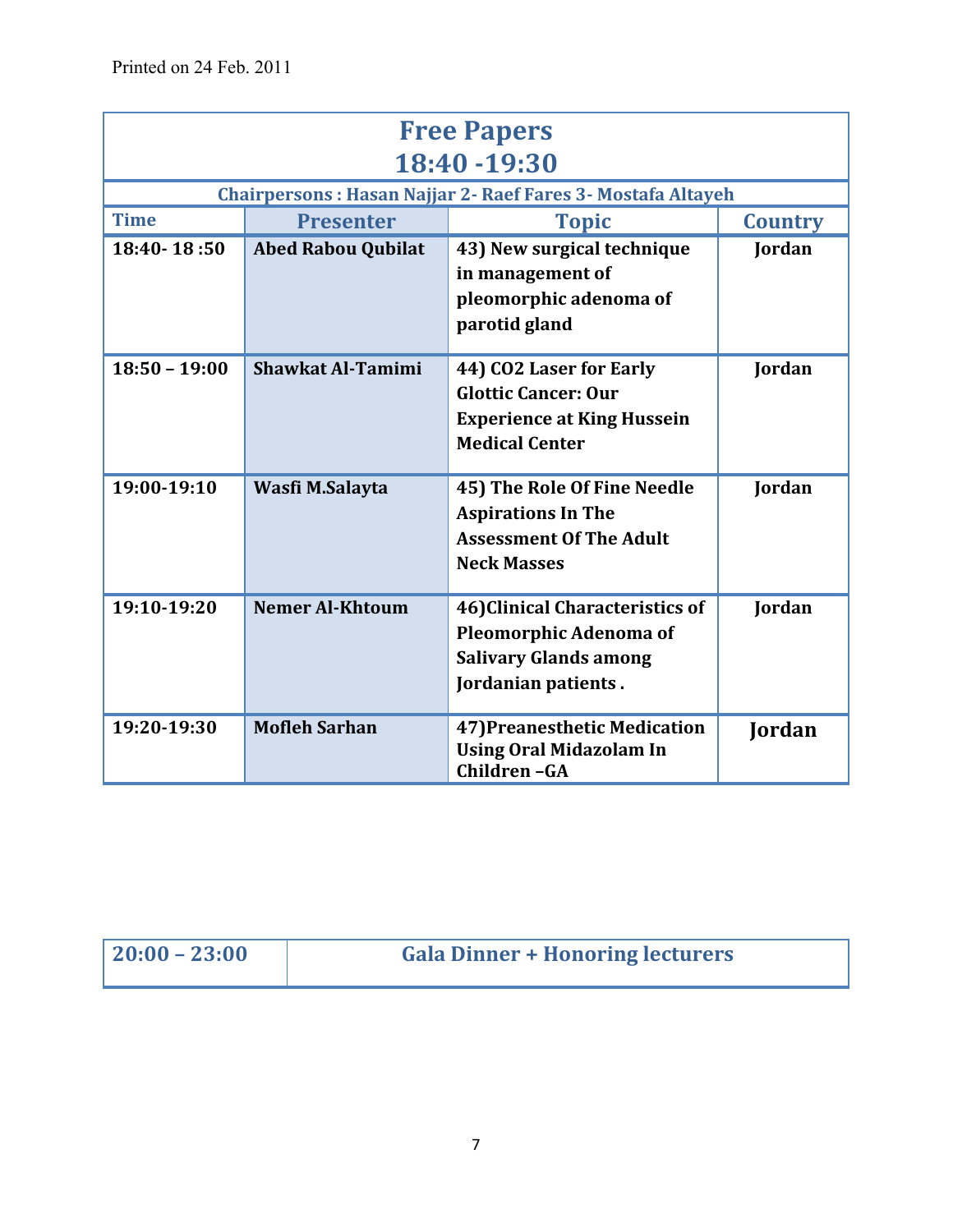| 28/05/2011 (Otology)<br><b>Saturday</b>                                                                  |                                                    |                                                        |              |  |
|----------------------------------------------------------------------------------------------------------|----------------------------------------------------|--------------------------------------------------------|--------------|--|
|                                                                                                          |                                                    | Session 1 08:00-10:00                                  |              |  |
| 1- Khalid Taibah 2- Sami Jomeiaan 3- Mohammad Tawalbeh<br><b>Chairpersons:</b><br>4- Abdalsattar Wraikat |                                                    |                                                        |              |  |
| <b>Time</b>                                                                                              | <b>Topic</b><br><b>Country</b><br><b>Presenter</b> |                                                        |              |  |
| 08:00-08:30                                                                                              | <b>Hassan Wahba</b>                                | 46) Glomus Tumors - An<br><b>Overview</b>              | Egypt        |  |
| 08:30-08:50                                                                                              | <b>Abdulhay Abbass</b>                             | 47) Vertigo, An Overview                               | <b>Syria</b> |  |
| 08:50-09:10                                                                                              | <b>Hassan Wahba</b>                                | <b>48)Stapedectomy Gusher</b>                          | Egypt        |  |
| 09:10-09:40                                                                                              | <b>Brian McKinnon</b>                              | 49) Managing Aural Atresia                             | <b>USA</b>   |  |
| 09:40-10:00                                                                                              | <b>Hassan Wahba</b>                                | <b>50)Management of Tegmen</b><br><b>Plate Defects</b> | Egypt        |  |

**10:00-10:30 Coffee Break** 

| $(10:30-12:40)$<br><b>Session 2</b> |                                                                                            |                                                                    |                |  |
|-------------------------------------|--------------------------------------------------------------------------------------------|--------------------------------------------------------------------|----------------|--|
|                                     | <b>Chairpersons: 1- Abdulhay Abbass 2- Arafat Ayoub 3- Osama Fadel</b><br>4- Nabil Mokhtar |                                                                    |                |  |
| <b>Time</b>                         | <b>Presenter</b>                                                                           | <b>Topic</b>                                                       | <b>Country</b> |  |
| 10:30-10:50                         | <b>Brian McKinnon</b>                                                                      | <b>51) Pediatric Cochlear</b><br>Implantation                      | <b>USA</b>     |  |
| 10:50-11:15                         | <b>Khalid Taibah</b>                                                                       | 52) Different Approaches for<br><b>Surgery of Cochlear implant</b> | Saudi Arabia   |  |
| 11:15-11:35                         | <b>Brian McKinnon</b>                                                                      | 53) The MD, MBA: our role in<br>clinical medicine.                 | <b>USA</b>     |  |
| 11:35-12:00                         | <b>Hassan Wahba</b>                                                                        | 54) Cochlear Implantation in<br>the Obliterated Cochlea            | Egypt          |  |
| 12:00-12:20                         | <b>Brian McKinnon</b>                                                                      | 55) The Economics of<br><b>Cochlear Implantation</b>               | <b>USA</b>     |  |
| 12:20-12:40                         | <b>Khalid Taibah</b>                                                                       | 56) Different Approaches for<br><b>Surgery of Cochlear implant</b> | Saudi Arabia   |  |

| 12:40-14:20 | <b>Pray and Lunch Break</b> |
|-------------|-----------------------------|
|             |                             |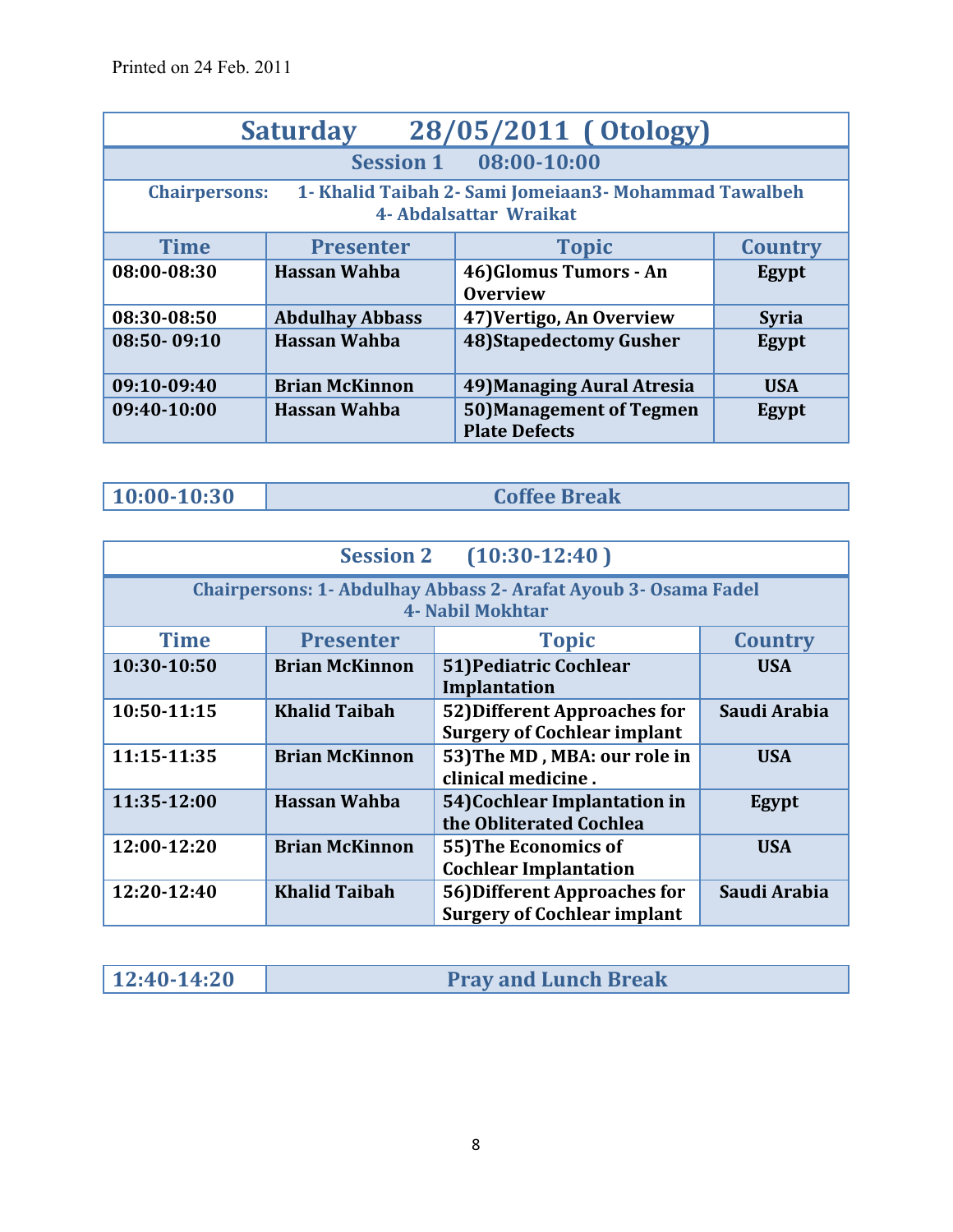| $(14:20 - 15:50)$<br><b>Session 3</b>                                                           |                       |                                                                   |                |  |
|-------------------------------------------------------------------------------------------------|-----------------------|-------------------------------------------------------------------|----------------|--|
| 1-Hassan Wahba 2- Ibraheem Alwedyan 3-Nabil Ardah<br><b>Chairpersons:</b><br>4- Waleed Aljalakh |                       |                                                                   |                |  |
| <b>Time</b>                                                                                     | <b>Presenter</b>      | <b>Topic</b>                                                      | <b>Country</b> |  |
| 14:20-14:50                                                                                     | <b>Khalid Taibah</b>  | 57) Vibroplasty Update<br>in Management Of<br><b>Hearing Loss</b> | Saudi Arabia   |  |
| 14:50-15:20                                                                                     | <b>Brian McKinnon</b> | 58) Active Middle Ear<br><b>Implants</b>                          | <b>USA</b>     |  |
| 15:20-15:50                                                                                     | <b>Khalid Taibah</b>  | 59) Surgical<br>management of single<br>sided deafness (SSD).     | Saudi Arabia   |  |

| 15:50-16:00 | <b>Coffee Break</b> |
|-------------|---------------------|
|             |                     |

| $(16:00-17:00)$<br><b>Session 4</b>                                                                          |                                                    |                                      |              |  |  |
|--------------------------------------------------------------------------------------------------------------|----------------------------------------------------|--------------------------------------|--------------|--|--|
| <b>Chairpersons: 1-Mohammad Nasser Kotby 2- Khaled ALqudah 3- Hashem Fakhori</b><br><b>4-Zeiad Albelbisi</b> |                                                    |                                      |              |  |  |
| <b>Time</b>                                                                                                  | <b>Topic</b><br><b>Presenter</b><br><b>Country</b> |                                      |              |  |  |
| $16:00-16:20$                                                                                                | <b>Khalid Taibah</b>                               | 60)Update in<br><b>Management of</b> | Saudi Arabia |  |  |
|                                                                                                              |                                                    | <b>Meniere's' Disease</b>            |              |  |  |
| 16:20-16:40                                                                                                  | <b>Abdulhay Abbass</b>                             | 61) Personal Practical               | <b>Syria</b> |  |  |
|                                                                                                              |                                                    | <b>Points in E.N.T. Practice</b>     |              |  |  |
| 16:40-17:00                                                                                                  | <b>Khalid Taibah</b>                               | 62) Role of DNFB1 Gene               | Saudi Arabia |  |  |
|                                                                                                              |                                                    | in Saudi Population                  |              |  |  |

#### **Round table Cochlear implant in Jordan**

### **(17:00-18:00)**

#### **Moderator : Tarek Khrees**

**Brian McKinnon - Khalid Taibah - Hassan Wahba - Feras Alzoubi - Mohammad Ali Alheiari - Ammar Alshorafa**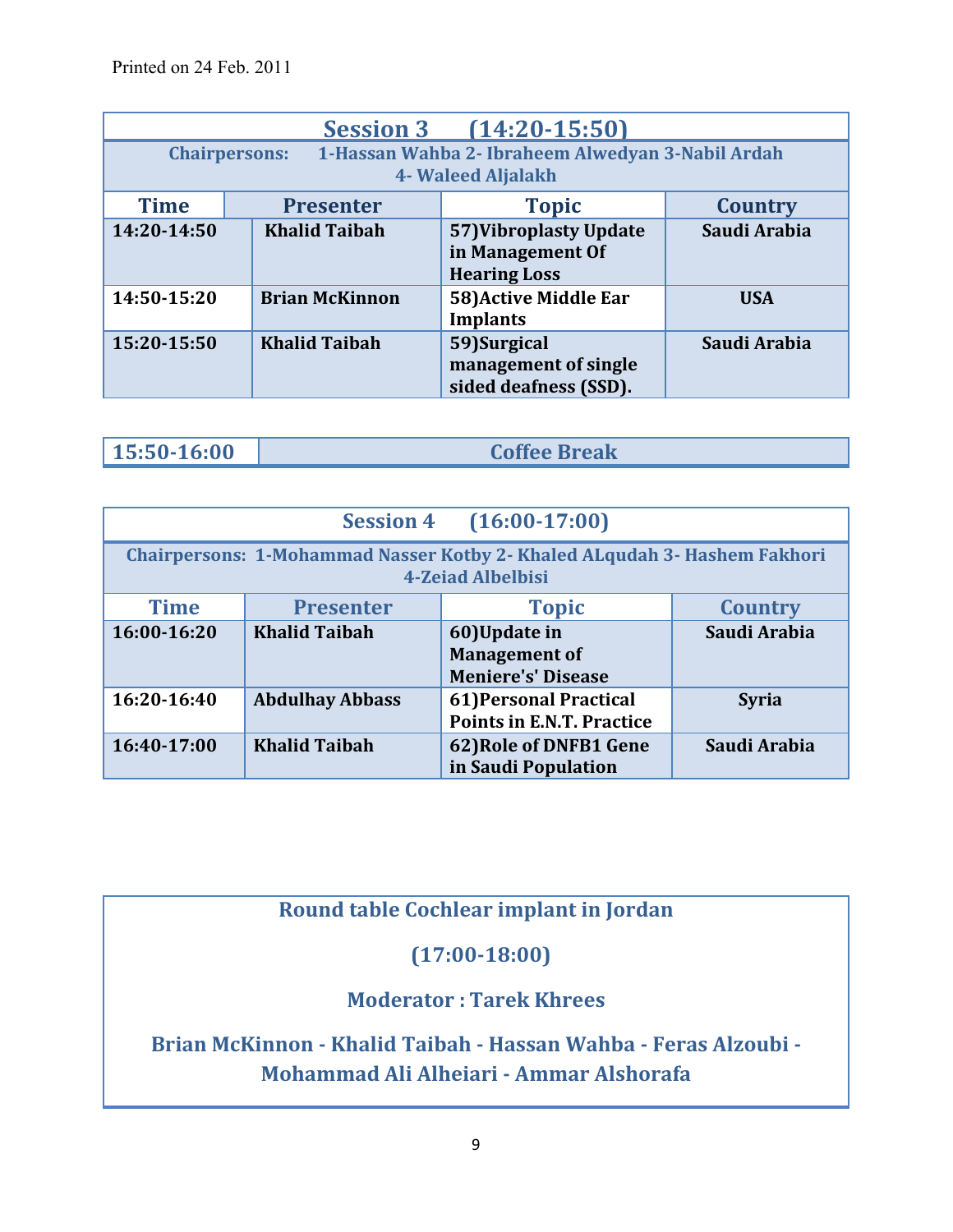| <b>Free Papers</b><br>18:00-19:00 |                                |                                                                                                                                                          |                |
|-----------------------------------|--------------------------------|----------------------------------------------------------------------------------------------------------------------------------------------------------|----------------|
|                                   |                                | Chairpersons: Assem Omary 2- Majdy Abdelkareem 3- Hesham ALqaisi                                                                                         |                |
| <b>Time</b>                       | <b>Presenter</b>               | <b>Topic</b>                                                                                                                                             | <b>Country</b> |
| 18:00-18:10                       | <b>Hossam Abu Farsakh</b>      | <b>Masses in the Head and</b>                                                                                                                            | Jordan         |
|                                   |                                | Neck area, How to reach                                                                                                                                  |                |
|                                   |                                | to a diagnosis in rapid,                                                                                                                                 |                |
|                                   |                                | cost effective pattern?                                                                                                                                  |                |
| 18:10-18:20                       | <b>Nabil Shawakfeh</b>         | hearing levels in<br>myringoplasty-                                                                                                                      | Jordan         |
| 18:20-18:30                       | <b>Abdel Sattar Al Wraikat</b> | Case<br>Report-<br>Posttraumatic vertigo                                                                                                                 | Jordan         |
| 18:30-18:40                       | <b>Ammar Al shorafa</b>        | To present the experience<br>of cholesteatoma surgery<br>during the last four years,<br>the outcome, success rate<br>and complications                   | Jordan         |
| 18:40-18:50                       | <b>Hassan Alhosban</b>         | 48)Incidence Of<br><b>Malignansy In Unilaterall</b><br><b>Tonsillar Hypertrophy.</b>                                                                     | Jordan         |
| 18:50 - 19:00                     | Ahmad Al qudah                 | <b>Clinical Profile of Patients</b><br><b>Undergoing Ear surgery:</b><br><b>Review of 200 Cases</b><br>treated at King Hussein<br><b>Medical Center.</b> | Jordan         |